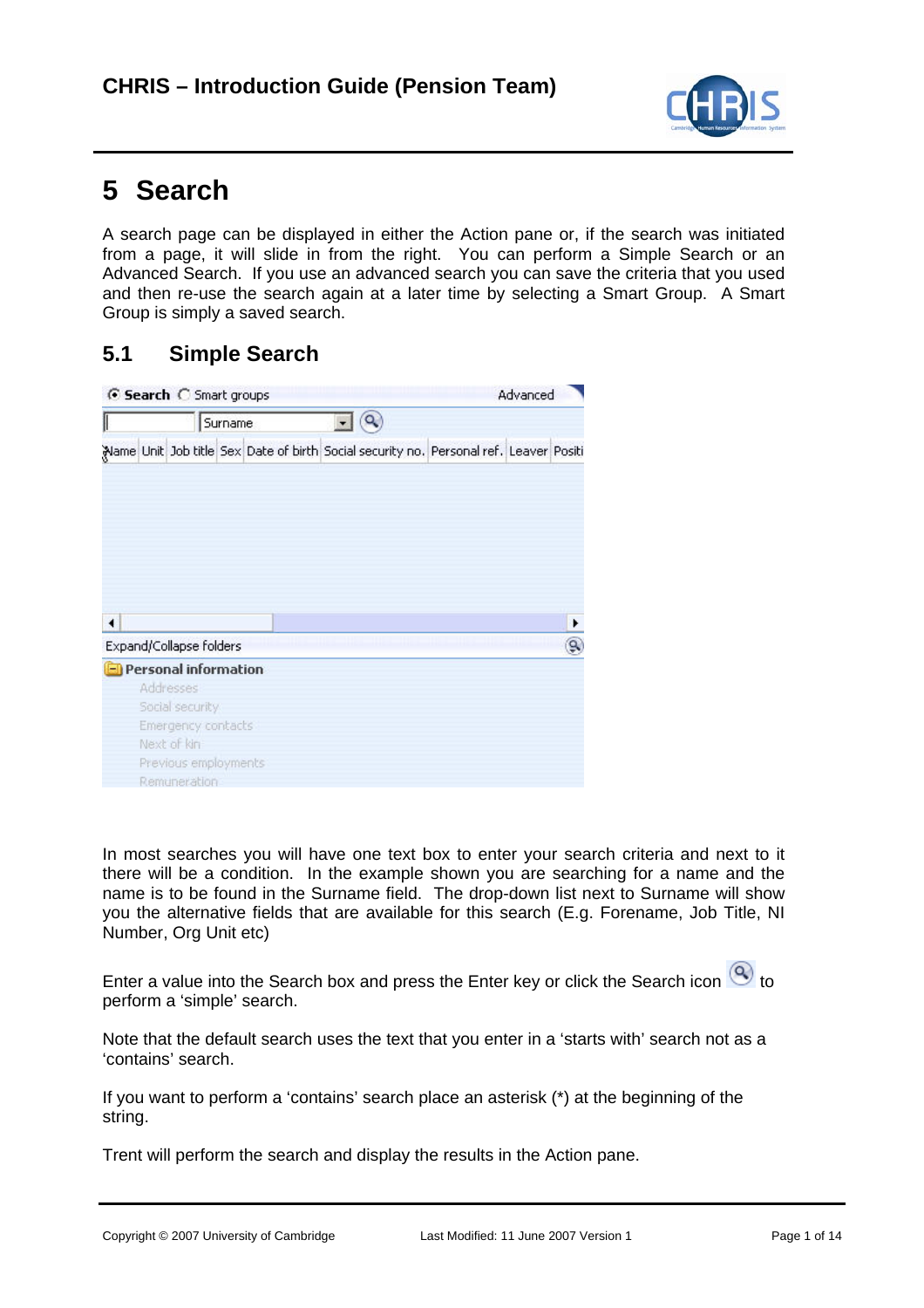

|      |                  | ⊙ Search ○ Smart groups |                                               |                                                                                                                |            |                                   | Advanced    |  |
|------|------------------|-------------------------|-----------------------------------------------|----------------------------------------------------------------------------------------------------------------|------------|-----------------------------------|-------------|--|
| labb |                  | Surname                 |                                               | $\blacktriangleright$ (Q) Results 10 People                                                                    |            |                                   |             |  |
|      | Select all       |                         |                                               | Save this group                                                                                                |            |                                   |             |  |
|      | Name ▼           |                         | <b>Unit</b>                                   | Job title                                                                                                      | <b>Sex</b> | Date of birth Social security no. | Personal    |  |
|      |                  |                         | Abbott, Alexandra   P-Pensioners   WOOLEY, J. |                                                                                                                |            | Female 19/02/1938 2RTY875748B     | X942880     |  |
|      | Abbott, Kate     |                         |                                               | P-Pensioners SQUIRES, M. J.                                                                                    |            | Female 02/06/1935  ZLEQ319964E    | X953635     |  |
|      | Abbott, Louise   |                         |                                               | P-Pensioners JENKINS, D. M.                                                                                    |            | Female 25/05/1922 LWMT677215T     | X226460     |  |
|      | Abbott, Michelle |                         | P-Pensioners DYE, J.                          |                                                                                                                |            | Female 25/04/1943 ZABM858466R     | X126142     |  |
|      | Abbott, Nathalie |                         |                                               | P-Pensioners JONES, T. Z.                                                                                      |            | Female 22/04/1945 WMXC618848X     | X259198     |  |
|      | Abbott, Pauline  |                         |                                               | P-Pensioners PETTIT, M. P.                                                                                     |            | Female 09/11/1930   LRJN348983U   | X819676     |  |
|      | Abbott, Philis   |                         | P-Pensioners GRAY, A.                         |                                                                                                                |            | Female 03/07/1936 ZMCC158123Y     | X552415     |  |
|      |                  |                         | Abbott, Samantha P-Pensioners MILLER, J.      |                                                                                                                |            | Female 27/09/1944 ZYEN893663L     | X368353     |  |
|      | Abbott, Tilly    |                         | P-Pensioners HOBBS, B.                        |                                                                                                                |            | Female 08/08/1927 HHJZ326515D     | $X103783 -$ |  |
|      |                  |                         |                                               | handle and some specific the control of the second control of the control of the control of the control of the |            |                                   | بمعلماته    |  |

Search item = abb

Returns 10 people whose surname starts with 'abb'

| G Search C Smart groups |         |                           |                                    |            | Advanced                         |  |
|-------------------------|---------|---------------------------|------------------------------------|------------|----------------------------------|--|
| $\parallel^*$ man       | Surname |                           | ( <sup>Q</sup> ) Results 47 People |            |                                  |  |
| Select all              |         |                           | Save this group                    |            |                                  |  |
| Name                    |         | Unit                      | Job title                          | <b>Sex</b> | Date of birth Social security no |  |
| Chapman, Edward         |         |                           | P-Pensioners WOODWARD, J. M. A.    | Male:      | 18/12/1938 ZXXA424222T           |  |
| Chapman, Eric           |         | P-Pensioners SMITH, C. H. |                                    | Male       | 20/12/1938 ZTSS871972Q           |  |
| Chapman, Gerald         |         |                           | P-Pensioners PAYNE, B.D.           | Male       | 02/02/1936 ZMRD445653E           |  |
| Chapman, Melvin         |         |                           | P-Pensioners SPONG, E.R.           | Male       | 15/11/1935 ZMVU627298B           |  |
| Chapman, Oliver         |         | P-Pensioners BLOOR, A.    |                                    | Male       | 27/06/1924 RMEH495756L           |  |
| Chapman, Roderick       |         |                           | P-Pensioners CULLUM, R. H.         | Male .     | 27/05/1922 CKNG489532A           |  |
| Chapman, Toby           |         |                           | P-Pensioners LONGOBARDI, A.        | Male:      | 15/08/1940 YBSM673432V           |  |
| Lawman, Margaret        |         | P-Pensioners SCRIPPS, V.  |                                    |            | Female 24/12/1941 ZYWV412529R    |  |
| Lawman, Samantha        |         |                           | P-Pensioners TOOGOOD, J. M.        |            | Female 04/11/1935 ZMAD999399U    |  |
|                         |         |                           |                                    |            |                                  |  |

Search item  $=$  \*man

Returns 47 people whose surname contains the text 'man'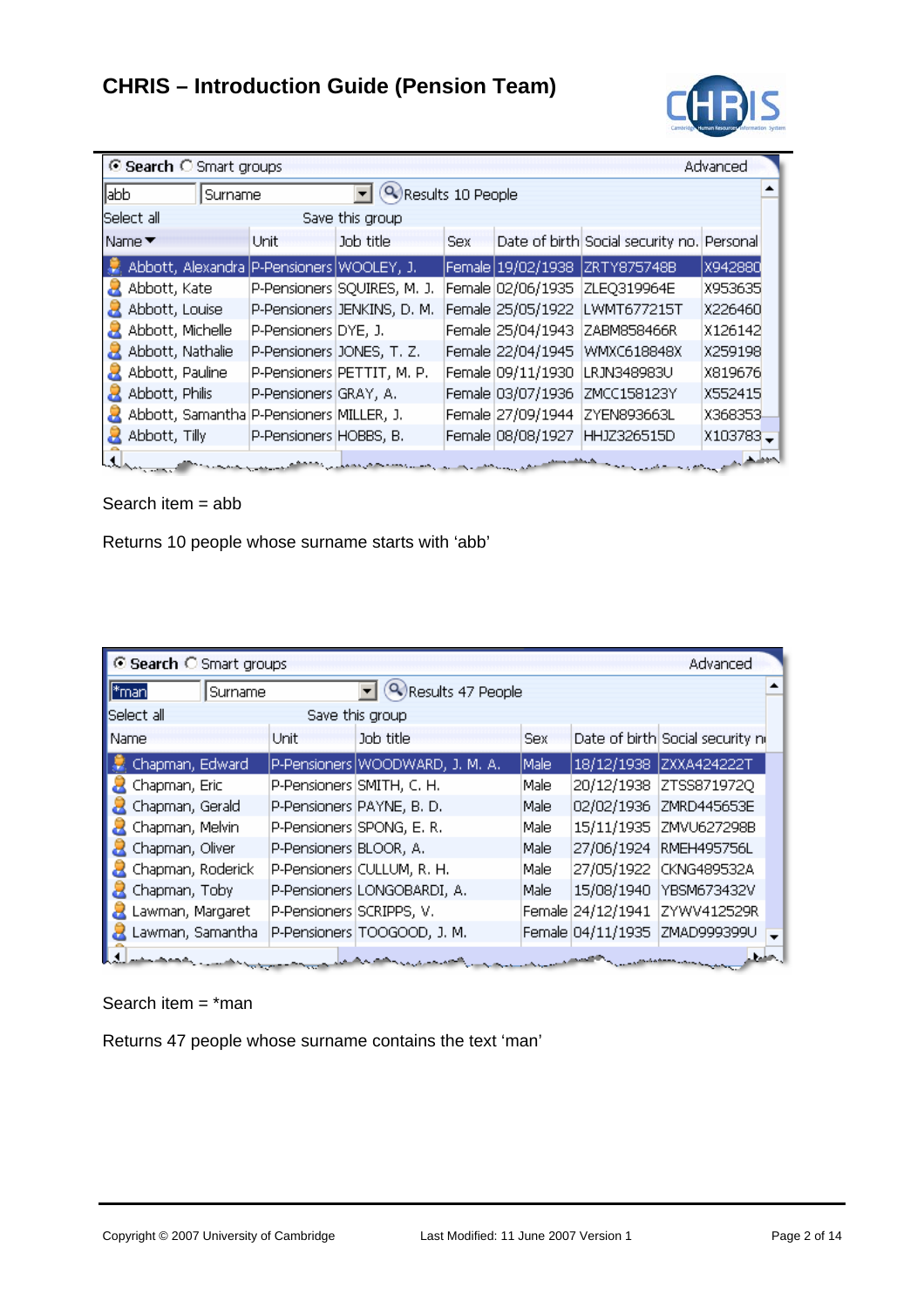

| ← Search  C Smart groups |    |  |         | Search item $=$<br>abbot* |                      |  |                                                                                                 |                                                       |
|--------------------------|----|--|---------|---------------------------|----------------------|--|-------------------------------------------------------------------------------------------------|-------------------------------------------------------|
| abbot <sup>*</sup>       | Иζ |  | Surname |                           | - Q Results 0 People |  |                                                                                                 | Returns no                                            |
|                          |    |  |         |                           |                      |  | Name Unit Job title Sex Date of birth Social security no. Personal ref. Leaver Position referer | items as an * at<br>the end of an<br>item is invalid. |
|                          |    |  |         |                           |                      |  |                                                                                                 | When using this                                       |

When using this

method of searching, the effective date is not a factor in the search; therefore should you search by surname, you may also find Pensioners who have been made a leaver (i.e. upon death). Using an Advanced search is a more accurate way of finding current Pensioners.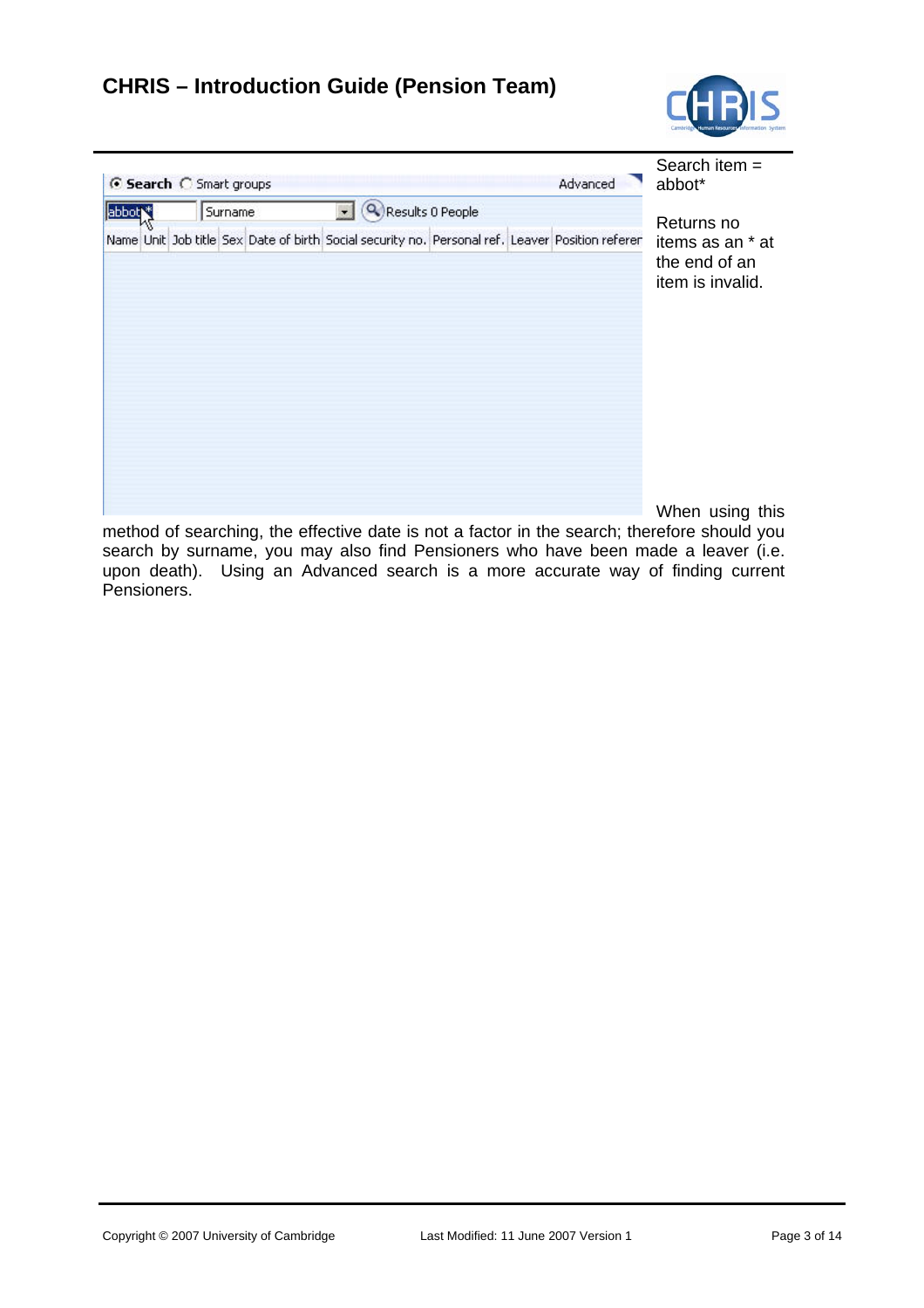

#### **5.2 Advanced Search**

A more detailed search can be performed by clicking the Advanced button

⊙ Search ○ Smart groups Advanced

The Display pane will then display the Advanced search display where you can enter more complex conditions for your search.

|                                                |                              | Build special criteria                      |     |
|------------------------------------------------|------------------------------|---------------------------------------------|-----|
| Starting date                                  | is in last<br>$\blacksquare$ | months $\vert \cdot \vert$<br>$\cdot$<br> 3 | $+$ |
| Sex                                            | Female<br>$\bullet$          | $\star$                                     | $+$ |
| Match $all \rightarrow$ of the search criteria |                              |                                             |     |
| Output options:                                |                              |                                             |     |
| Generate batch                                 |                              |                                             |     |
| Save as smart group $\Box$                     |                              |                                             |     |
| ⊙ For Trent C For export                       |                              |                                             |     |
|                                                |                              |                                             |     |
|                                                |                              |                                             |     |

The drop down lists provide you with all the available fields and conditions which you can use.

| Additional rows of conditions can be entered by clicking the plus icon $\left\lfloor \frac{+}{2} \right\rfloor$ . You can then |
|--------------------------------------------------------------------------------------------------------------------------------|
| specify whether you require All of the conditions to be matched (an 'and' condition) or Any                                    |
| of the conditions matched (an 'or' condition).                                                                                 |

Rows can be removed from the condition by clicking the minus icon

**Search** 

 $\overline{\phantom{a}}$ 

-4

When your search conditions are complete you can click the Search button

Trent will perform the search and when complete it will display the results in the Object pane.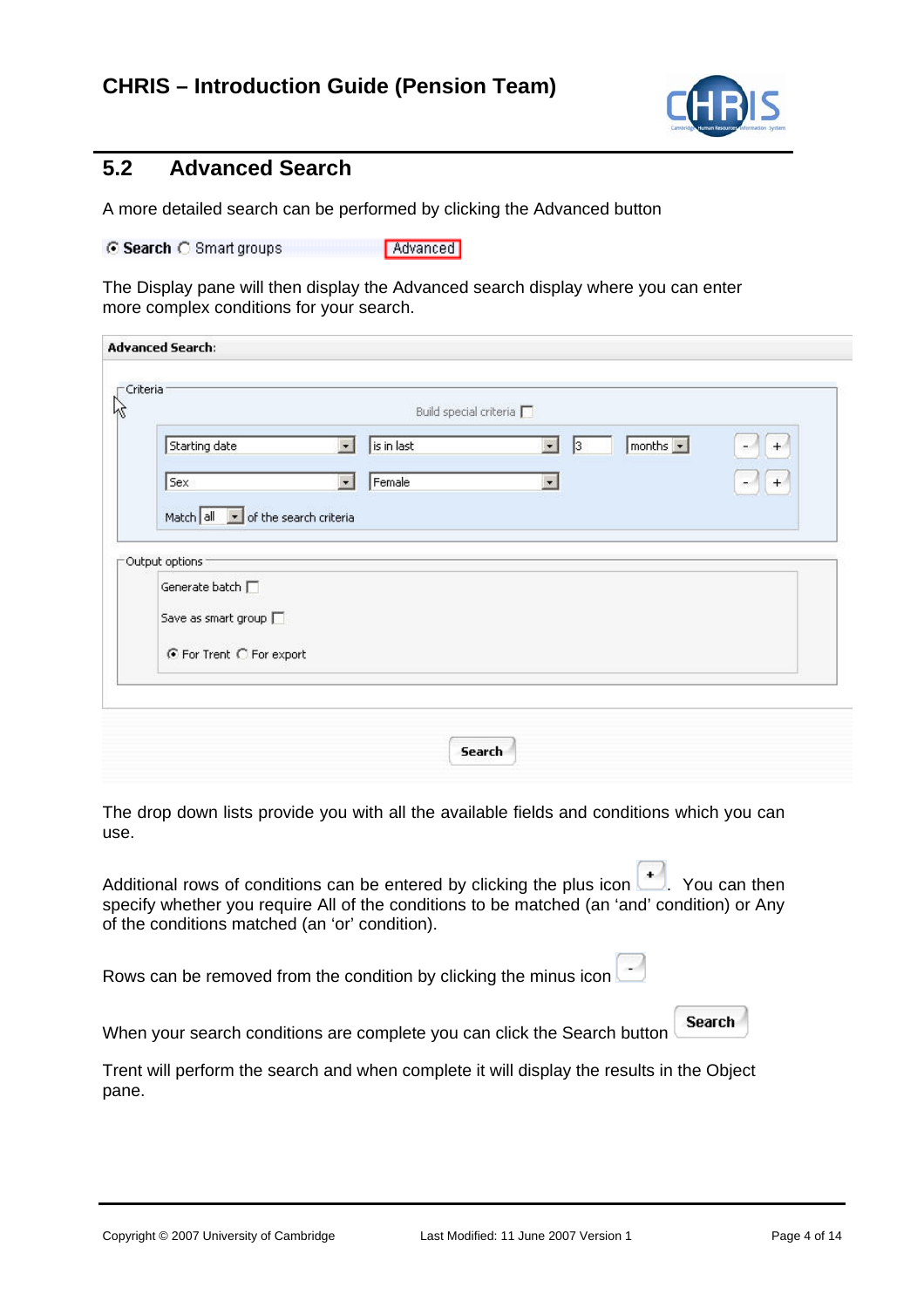

#### *5.2.1 Special Criteria Searches*

Complex advanced searches can be achieved using fields available on the Advanced Search page. These would be used where a combination of 'and' and 'or' conditions are needed.

| Starting date                                                     | $\vert$ | Build special criteria<br>is in last | $\bullet$<br>$\vert$ 3 | $months -$ | $+$ |
|-------------------------------------------------------------------|---------|--------------------------------------|------------------------|------------|-----|
| Sex                                                               | $\vert$ |                                      | $\blacksquare$         |            |     |
|                                                                   |         | Female                               |                        |            | $+$ |
| Match $\boxed{\text{all} \boxed{\text{I}}$ of the search criteria |         |                                      |                        |            |     |
| Output options                                                    |         |                                      |                        |            |     |
| Generate batch                                                    |         |                                      |                        |            |     |
| Save as smart group $\Box$                                        |         |                                      |                        |            |     |
|                                                                   |         |                                      |                        |            |     |
| ⊙ For Trent ○ For export                                          |         |                                      |                        |            |     |
|                                                                   |         |                                      |                        |            |     |

Start your advanced search as before building the list of search criteria as shown above (this example is taken from the Position search). When you wish to add another block of criteria that is to be used as either an 'and' or an 'or' condition, click the Build special criteria check box.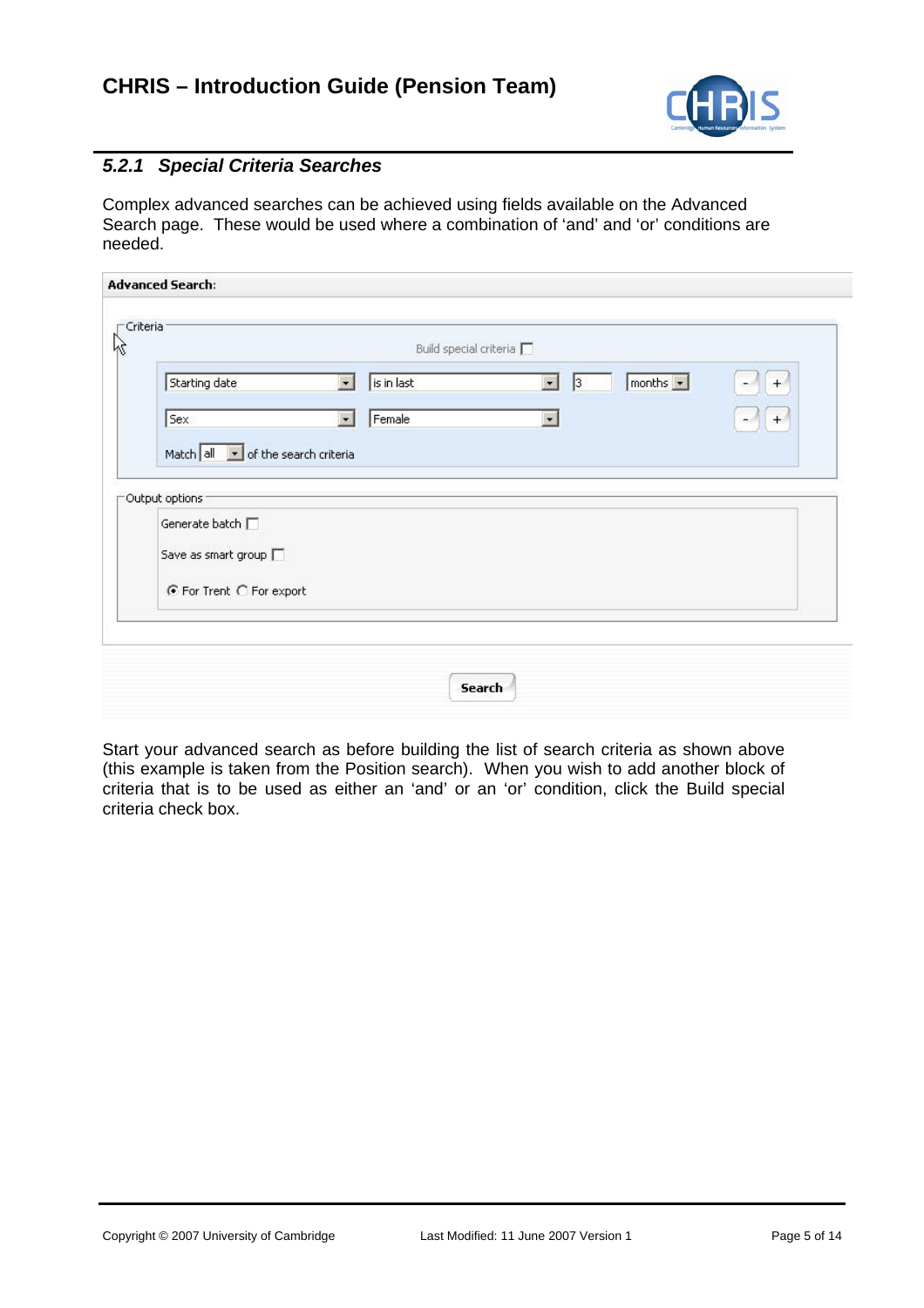

|                                                                  | Build special criteria √ |                                                 |                                         |
|------------------------------------------------------------------|--------------------------|-------------------------------------------------|-----------------------------------------|
| Starting date                                                    | is in last<br>G.         | $months -$<br>$\vert$ <sub>3</sub><br>$\bullet$ | $+$                                     |
| Sex                                                              | Female                   | ×.                                              | $+$                                     |
| Match $all \rightarrow$ of the search criteria<br>Output options |                          |                                                 | To add criteria block choose operator v |
| Generate batch [<br>Save as smart group $\square$                |                          |                                                 |                                         |
| ⊙ For Trent C For export                                         |                          |                                                 |                                         |

A new drop down list will appear where you can select to add the next criteria block as either an 'and' or an 'or'.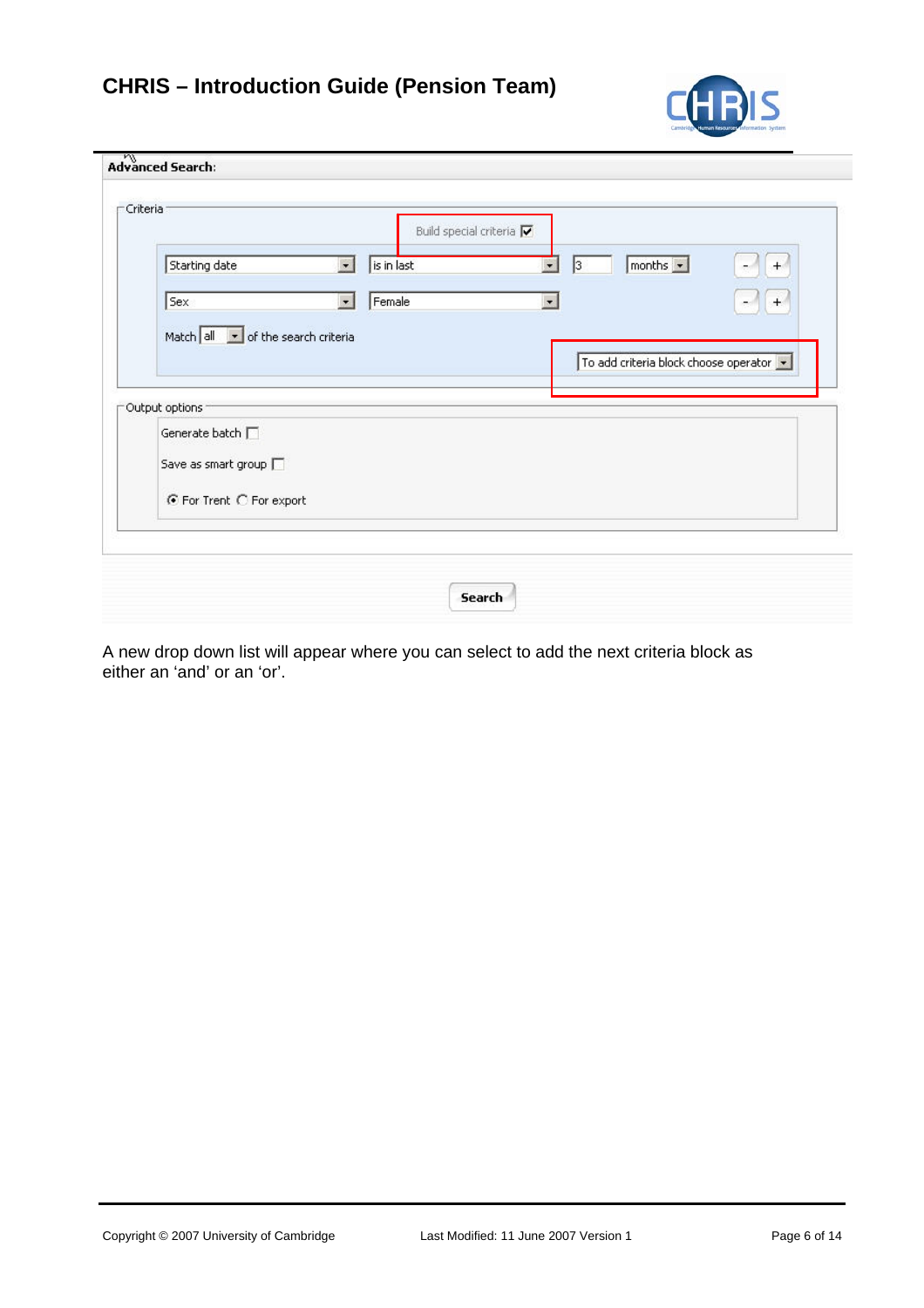

| <b>Advanced Search:</b>            |                                 |                                |                                         |
|------------------------------------|---------------------------------|--------------------------------|-----------------------------------------|
|                                    |                                 |                                |                                         |
| Criteria                           |                                 |                                |                                         |
|                                    | Build special criteria $\nabla$ |                                |                                         |
| Starting date                      | is in last<br>闛                 | 3 <br>$\cdot$                  | months $\vert \cdot \vert$<br>$+$<br>e. |
|                                    |                                 |                                |                                         |
| Sex                                | Female<br>$\bullet$             | $\bullet$                      | $+$                                     |
| Match all v of the search criteria |                                 |                                |                                         |
|                                    |                                 | l or                           | $\bullet$                               |
|                                    |                                 |                                |                                         |
| Organisation unit                  | $\blacksquare$<br>contains      | $\blacksquare$<br>$\mathbf{t}$ | $^{+}$                                  |
|                                    |                                 |                                |                                         |
| R                                  |                                 |                                | To add criteria block choose operator v |
|                                    |                                 |                                |                                         |
| Output options                     |                                 |                                |                                         |
| Generate batch $\Box$              |                                 |                                |                                         |
| Save as smart group $\Box$         |                                 |                                |                                         |
|                                    |                                 |                                |                                         |
| ⊙ For Trent C For export           |                                 |                                |                                         |
|                                    |                                 |                                |                                         |
|                                    |                                 |                                |                                         |
|                                    |                                 |                                |                                         |
|                                    |                                 | Search                         |                                         |

You can then add the additional criteria as before: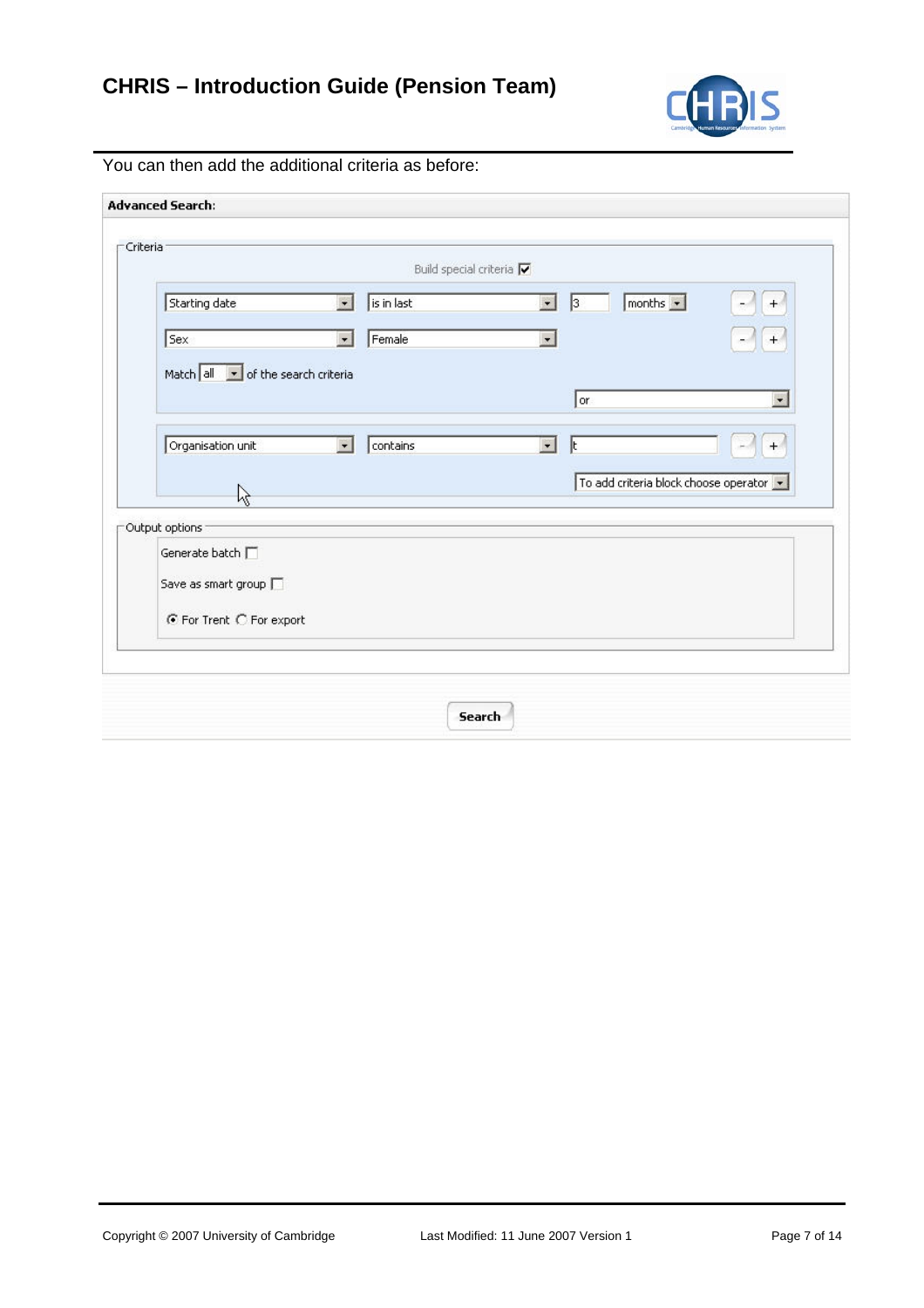

Further blocks of criteria can be added as required by clicking the 'To add criteria block choose operator' drop down list.

|                                    | Build special criteria $\nabla$ |                                                           |                                       |
|------------------------------------|---------------------------------|-----------------------------------------------------------|---------------------------------------|
| Starting date                      | $\blacksquare$<br>is in last    | $\sqrt{\frac{1}{2}}$<br>$\vert$ <sub>3</sub><br>$\bullet$ | $^{+}$                                |
| Sex                                | Female<br>$\bullet$             | $\cdot$                                                   | $+$                                   |
| Match all v of the search criteria |                                 |                                                           |                                       |
|                                    |                                 | or.                                                       | $\bullet$                             |
|                                    |                                 |                                                           |                                       |
| Organisation unit                  | $\blacksquare$<br>contains      | $\blacksquare$<br>1t                                      | +                                     |
|                                    |                                 |                                                           | To add criteria block choose operator |
| R                                  |                                 |                                                           |                                       |
| Output options                     |                                 |                                                           |                                       |
| Generate batch $\Box$              |                                 |                                                           |                                       |
| Save as smart group $\Box$         |                                 |                                                           |                                       |
| ⊙ For Trent C For export           |                                 |                                                           |                                       |
|                                    |                                 |                                                           |                                       |

If you wish to remove a block click the Delete criteria below option which will appear in the drop down list after you have added a new block:

| land                  |  |
|-----------------------|--|
| Delete criteria below |  |
|                       |  |
|                       |  |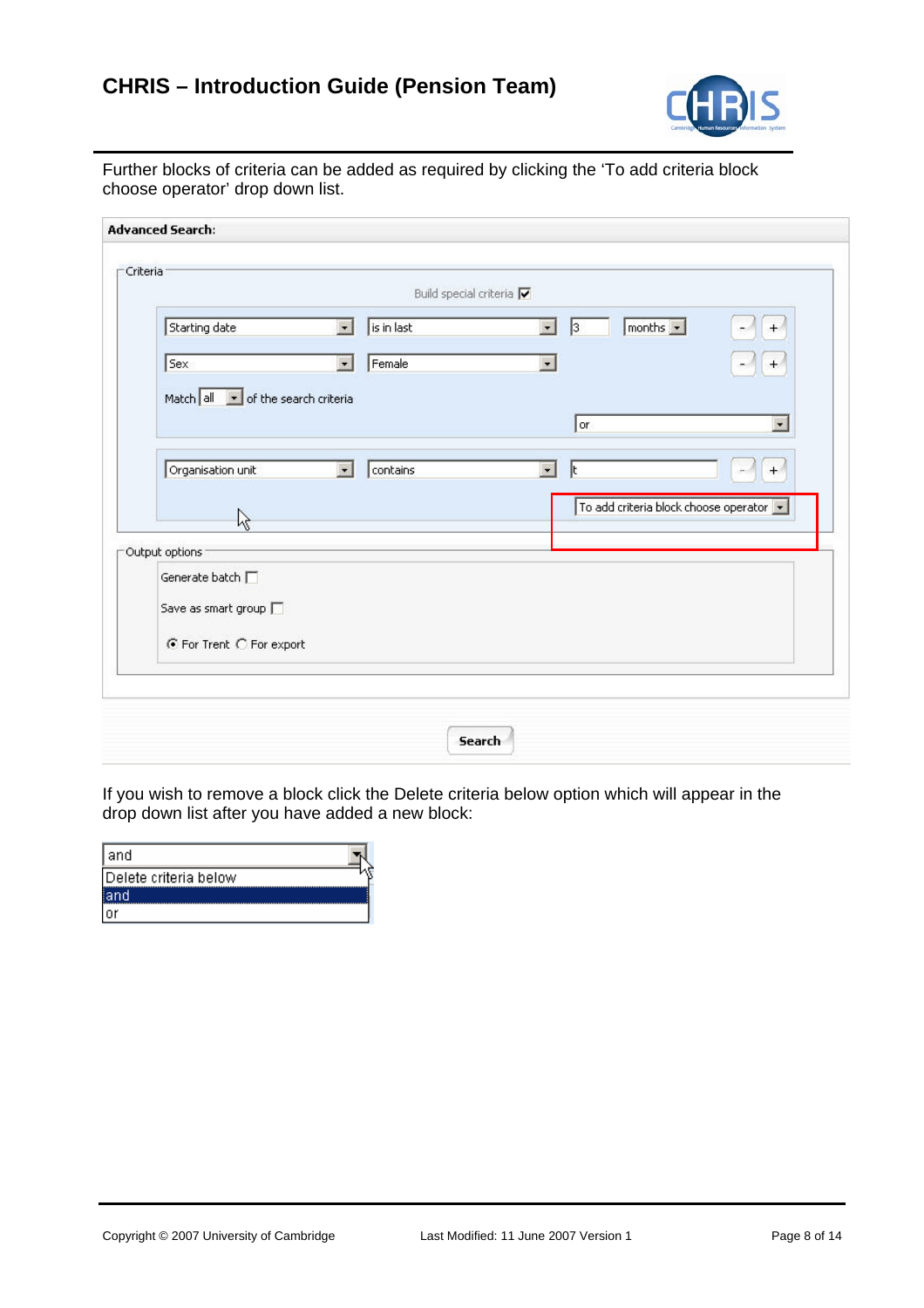

#### *5.2.2 Date Searches*

You can perform an advanced search against a date field and specify if it 'is in next' or 'is in last' as criteria for searching. For example:

| -Criteria:                   | Build special criteria            |                      |                                   |
|------------------------------|-----------------------------------|----------------------|-----------------------------------|
| Starting date                | is in last<br>$\vert \cdot \vert$ | $\blacksquare$<br> 3 | $ $ months $ $ $\sim$ $ $<br>$^+$ |
| Output options               |                                   |                      |                                   |
| Generate batch               |                                   |                      |                                   |
| Save as smart group $\Box$   |                                   |                      |                                   |
| $C$ For Trent $C$ For export |                                   |                      |                                   |
|                              |                                   |                      |                                   |
|                              |                                   |                      |                                   |

The 'is in next' and 'is in last' criteria allow you to specify a number followed by a drop down list that contains days, weeks, months and years to qualify the selection.

All advanced searches that act against a Unit, Post , Position, People or Costing will force the Effective date field, at the top of the Trent page to be enabled and active. Therefore all such searches will take this date into account when they are performed. You, therefore, need set this date before you start entering the Advanced search criteria.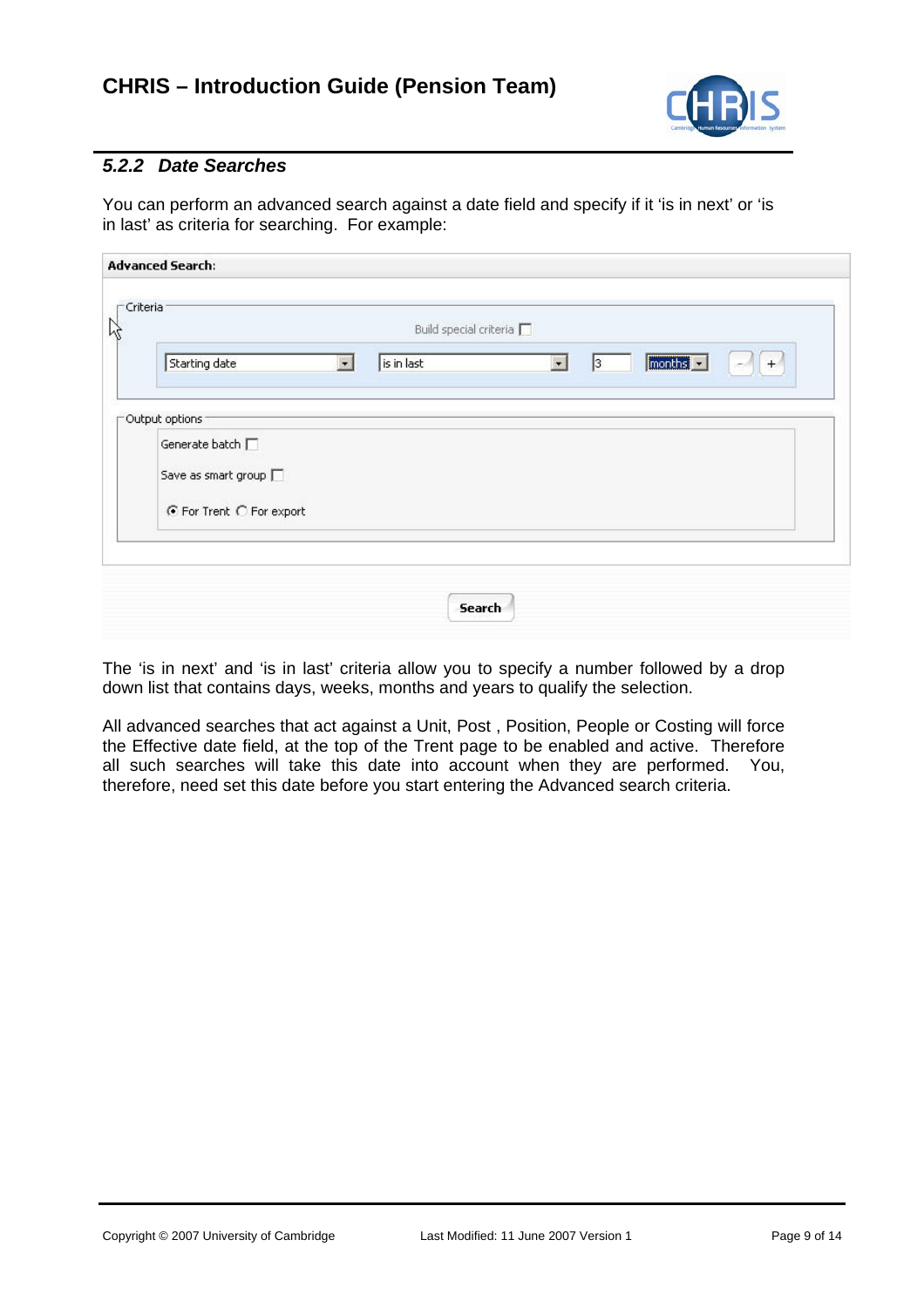

#### **5.3 Smart Groups**

Within Search you can define and use Smart Groups. A Smart Group is the term used in Trent to refer to a list of records that can be retrieved time and time again without having to reconstruct the search criteria, i.e. a saved query. This feature allows you to organise your records into specific groups, which can be used again when performing tasks for that group of records. For example all new pensioners whose starting date is in the last 3 months. These can be sub-divided into Public and Private groups depending on whether the group is specific to you or may be used on a wider basis.

| Criteria                                            |           | Build special criteria                 |           |                      |                                          |     |
|-----------------------------------------------------|-----------|----------------------------------------|-----------|----------------------|------------------------------------------|-----|
| Starting date                                       | $\bullet$ | is in last                             | $\bullet$ | $\vert$ <sub>3</sub> | $\boxed{\text{months} \cdot \cdot \ \ }$ | $+$ |
|                                                     |           |                                        |           |                      |                                          |     |
| Output options                                      |           |                                        |           |                      |                                          |     |
| Generate batch                                      |           |                                        |           |                      |                                          |     |
| Save as smart group $\overline{\blacktriangledown}$ |           | Name Pensioners added in last 3 months |           |                      |                                          |     |
| ⊙ For Trent C For export                            |           |                                        |           |                      |                                          |     |
|                                                     |           |                                        |           |                      |                                          |     |
|                                                     |           |                                        |           |                      |                                          |     |

To create a new Smart Group, enter your search criteria, check the Save as smart group box and enter a name for this saved search.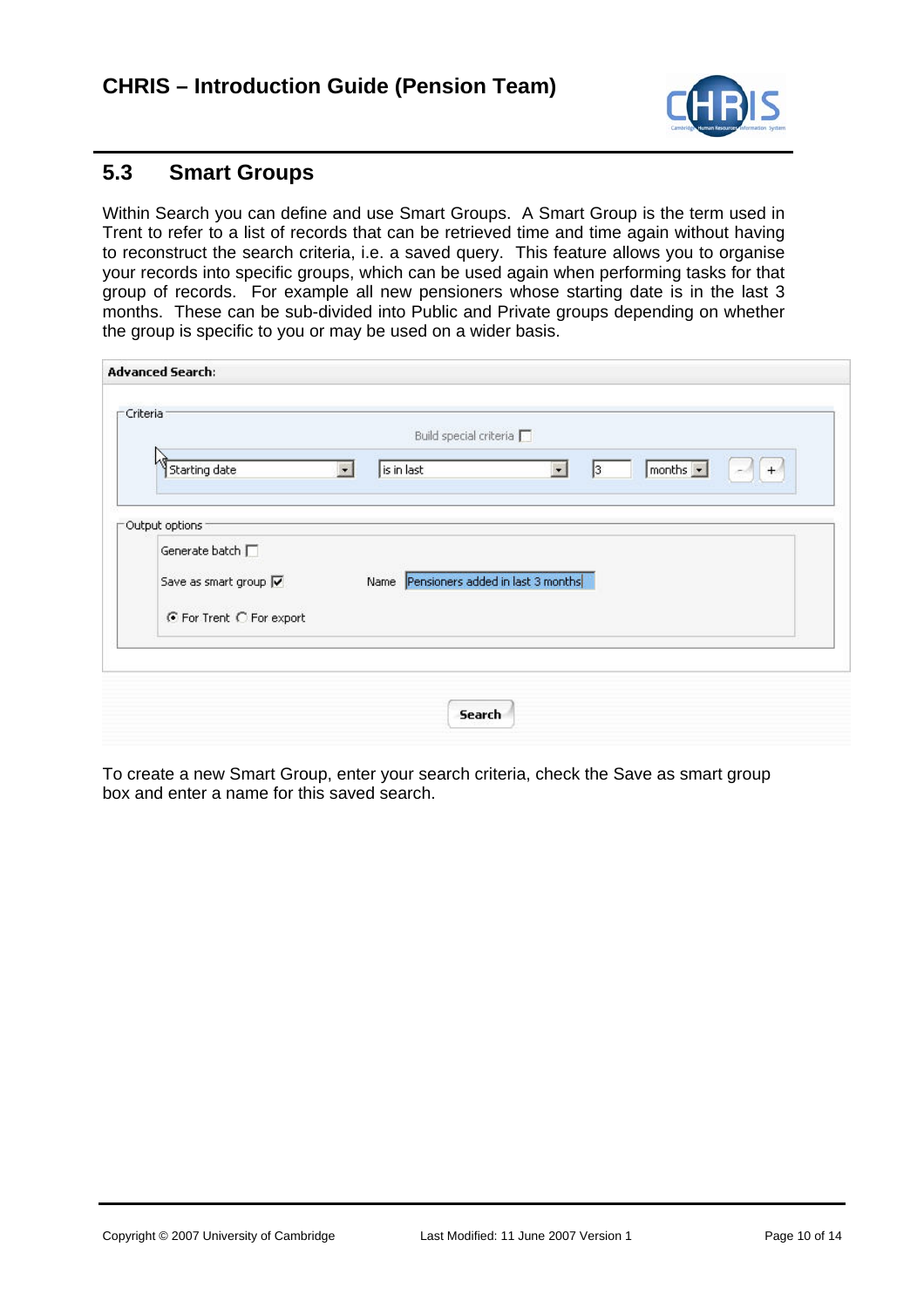

Once created, the group can be accessed at any time through the search options, by clicking the Smart groups radio button.

| Smart group name                  |       |                      | Output Type Access Created by | Date created |
|-----------------------------------|-------|----------------------|-------------------------------|--------------|
| Pensioners added in last 3 months | Trent | Dynamic Public       | NW123                         | 15/03/2007   |
| <b>D</b> T Pensioners             | Trent | Dynamic Public RM474 |                               | 23/02/2007   |

and each record be displayed Select the required group hat fits the criteria for the Smart group will

To edit a smart group, select the group and then choose edit this group.

| ⊙ Search ○ Smart groups | Advanced                  |                              |                   |                   |                                                               |
|-------------------------|---------------------------|------------------------------|-------------------|-------------------|---------------------------------------------------------------|
|                         | Surname                   |                              | Results 16 People |                   |                                                               |
| Select all              |                           | Edit this group              |                   |                   |                                                               |
| Name                    | Unit                      | Job title                    | Sex               |                   | Date of birth Social security no.                             |
| BOWEN, T                |                           | P-Pensioners BOWEN, T. A.    | Male              | 27/06/1942        |                                                               |
| DOLIDZE, L.             | P-Pensioners DOLIDZE, L.  |                              |                   | Female 01/09/1946 | 相当 1                                                          |
| FORBES, V               |                           | P-Pensioners FORBES, V.R.    |                   | Female 29/04/1944 |                                                               |
| FREE, M                 | P-Pensioners FREE, M. J.  |                              | Male              | 12/03/1948        | イアローン丼                                                        |
| GURNEY, W               |                           | P-Pensioners GURNEY, W. G.   | Male              | 29/12/1943        | to limitate an                                                |
| HAKE, F                 |                           | P-Pensioners HAKE, F. M. L.  |                   | Female 31/12/1946 | 明海<br>- 2                                                     |
| HOUGHTON, C             |                           | P-Pensioners HOUGHTON, C. A. |                   | Female 04/12/1946 | $\lfloor \frac{1}{2} \rfloor$ , $\lfloor \frac{1}{2} \rfloor$ |
| JENNINGS, B.            |                           | P-Pensioners JENNINGS, B. K. | Male              | 19/11/1928        |                                                               |
| MILNE, J                | P-Pensioners MILNE, J. A. |                              |                   | Female 22/12/1946 | . $\blacksquare$                                              |
| NUNES, J                |                           | P-Pensioners NUNES, J. A.    | Male              | 19/03/1949        |                                                               |
|                         |                           |                              |                   |                   |                                                               |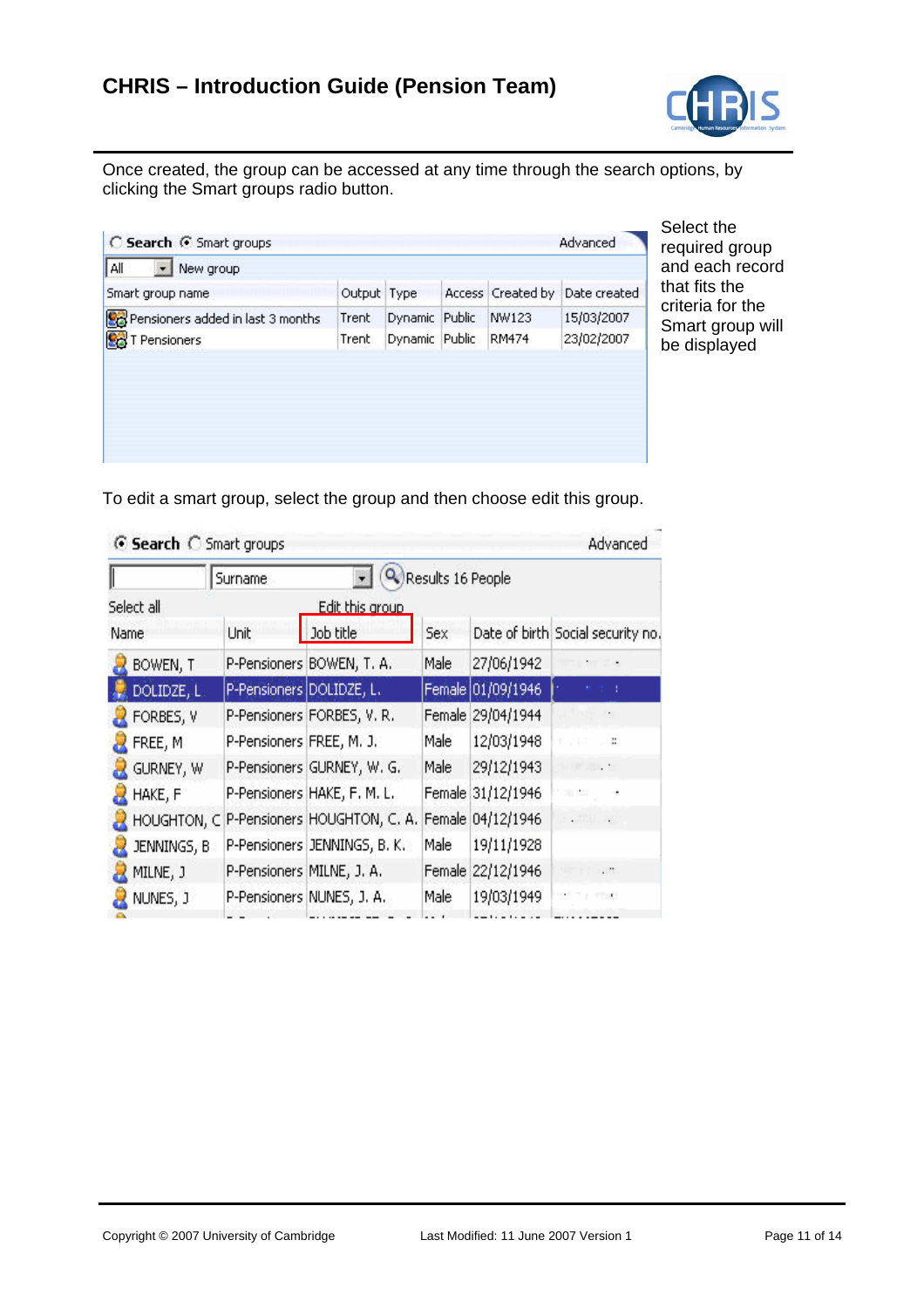

|          | Smart group details: Pensioners added in last 3 months                                         |
|----------|------------------------------------------------------------------------------------------------|
|          | Smart group name Pensioners added in last 3 months                                             |
|          | Date generated 15/03/2007                                                                      |
|          | Type C Dynamic C Fixed                                                                         |
|          | Access ( Public C Private                                                                      |
| Criteria | Build special criteria                                                                         |
|          | $+$<br>months $\vert \cdot \vert$<br>Starting date<br>is in last<br>$\vert$<br>$\bullet$<br> 3 |
|          | Output options                                                                                 |
|          | Generate batch [<br>⊙ For Trent ○ For export                                                   |
|          |                                                                                                |
|          |                                                                                                |

You can choose whether to make your smart group **dynamic** or **fixed**.

A dynamic Smart group is maintained by Trent and contains the records that meet the search criteria each time the smart group is accessed. When people no longer satisfy any of the included criteria, the dynamic smart group will be automatically updated to reflect the changes.

A fixed smart group is maintained manually and contains those records that met the search criteria at the time the smart group was first generated. Records can be removed at any time but you cannot add items to an existing fixed smart group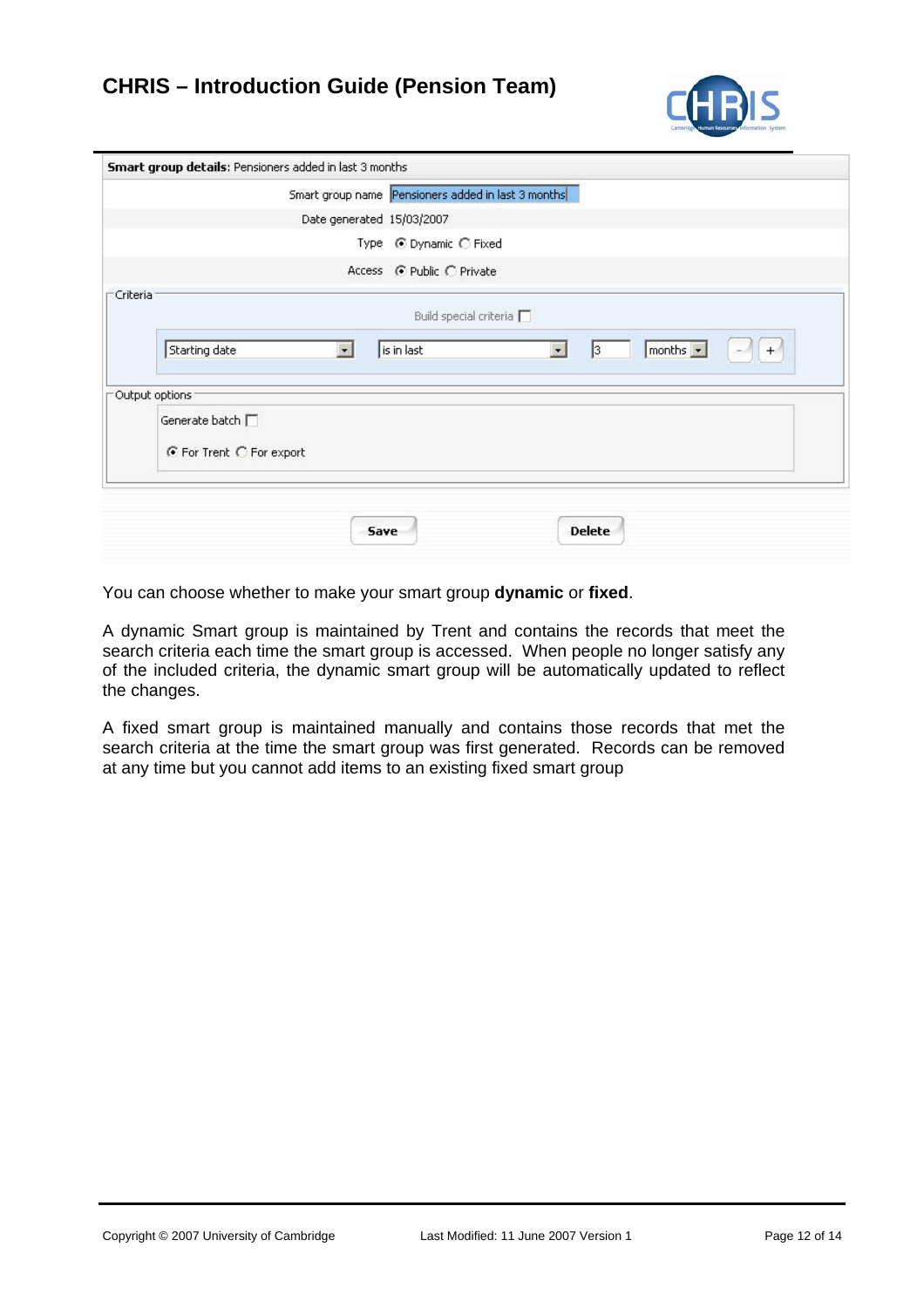

#### **5.4 Exported output**

An advanced search can be further enhanced by sending the output to a file using the Export radio button. The results can be sent to:

- HTML as Data
- HTML as a Report
- MS Word as Data
- MS Word as a Report
- MS Excel as Data
- CSV

When you specify an Advanced Search with the output going to a specific file type you also have the option to specify the fields to be used, thereby creating your own simple report.

When you click the specify fields option you will be shown all of the available fields and given the tools to build your own customised list.

| Generate batch                                                                              |                                                            |                                                                              |  |
|---------------------------------------------------------------------------------------------|------------------------------------------------------------|------------------------------------------------------------------------------|--|
| Save as smart group                                                                         |                                                            |                                                                              |  |
| C For Trent C For export                                                                    | Format   MS Excel (data)                                   | Specify fields V                                                             |  |
| Organisation unit<br>Job title<br>Personal reference<br>Leaver<br>Position reference number | $\blacktriangleright$<br>К<br>Position occupancy reference | Surname<br>Forename<br><b>Sex</b><br>Date of birth<br>Social security number |  |
|                                                                                             |                                                            | $\overline{2}$<br>Primary sort descending                                    |  |
|                                                                                             |                                                            | Secondary sort descending                                                    |  |

Select the fields that you require from the left panel and use the buttons to copy them to the Selected list on the right.

Add all will move all the fields from the Available list to the selected list

 Add selected will move just the highlighted item from the available list to the selected list

 $\blacktriangleright$ 

×